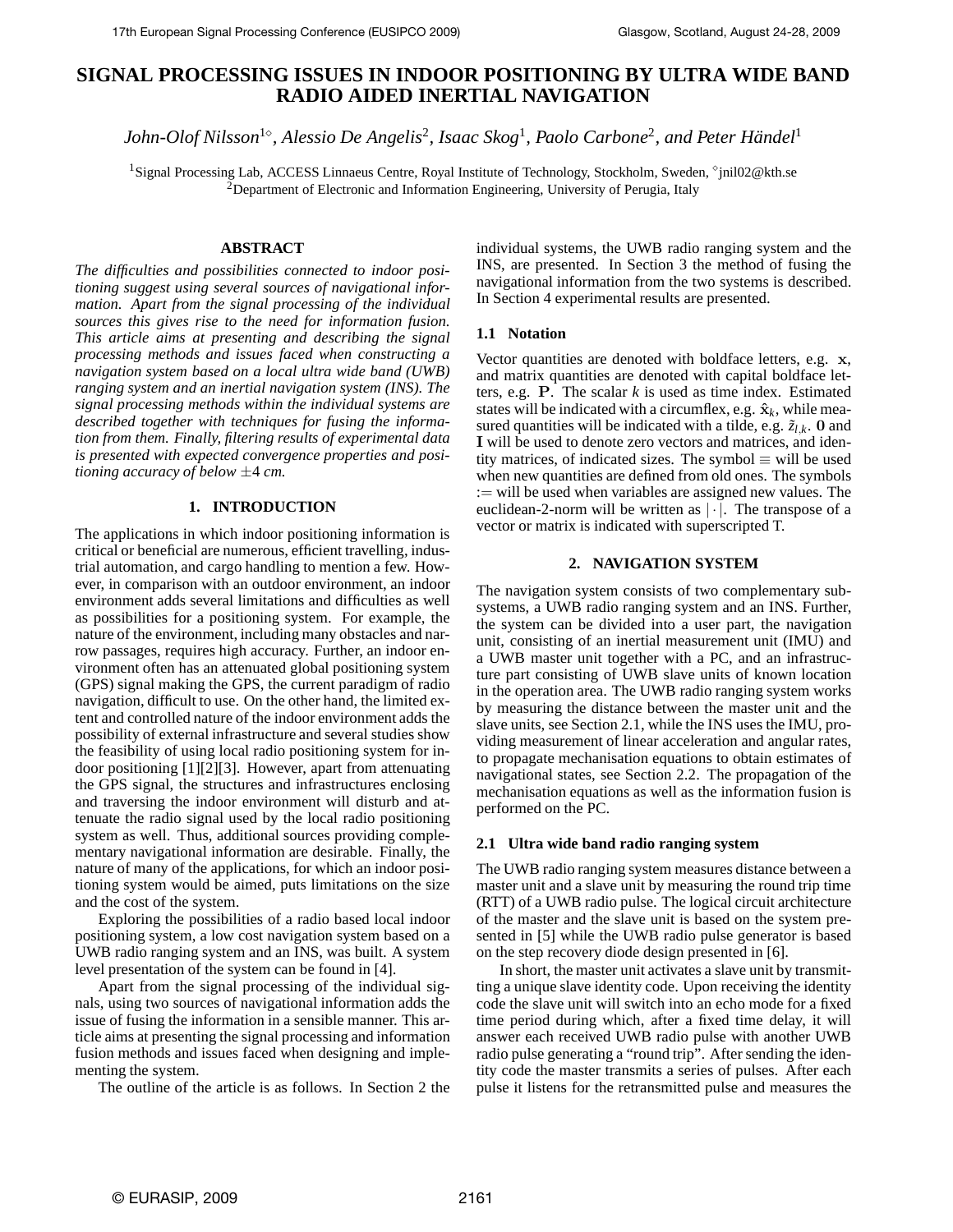RTT with an analogue power detector and a time-to-digital converter. After the fixed time period in the echo mode the slave will exit the mode and again start listening for its identity code and the master can activate another unit. While a specific unit is activated, all the others are in a disabled state for the same fixed time period.

Ideally, with infinite bandwidth and no measurement noise, the RTT-to-distance relation should read

$$
t_{\text{RTT}} = \frac{2 \cdot z_l}{c} + t_{0,\text{master}} + t_{0,\text{slave}_l}
$$

where  $t_{\text{RTT}}$  is the RTT,  $z_l$  the distance between master and slave unit *l*, *c* the speed of light, and  $t_{0,master}$  and  $t_{0, slave}$ the delays introduced by the hardware in the master and slave unit, respectively. However, as explained in [5], due to limited bandwidth and measurement noise, the true RTTto-distance relation shows an approximately linear (depending on pulse shape) relation but with a slightly higher slope  $k_{\text{RTT}}$ , which has to be determined by calibration. Also, the hardware time delays,  $t_{0,maxter}$  and  $t_{0,\text{slave}}$ , are due to component manufacturing tolerances, detector threshold level, and unknown inter-equipment signal path, i.e. cabling length, not known beforehand. However, since only one master unit was available they had to be determined in pairs, i.e.  $t_{0,l} \equiv t_{0,max} + t_{0,slave_l}$ , for each slave unit *l*. Finally adding a measurement noise term  $n_0$ , scaled by  $k_{\text{RTT}}$ , whose variance, due to limited bandwidth and free space path loss, is dependent on RTT, gives the RTT-to-distance relation

$$
t_{\text{RTT}} = k_{\text{RTT}} \cdot z_l + t_{0,l} + n_0 \cdot k_{\text{RTT}},
$$

for slave  $l$  and distance  $z_l$ , and solving for the distance

$$
z_l = \frac{t_{\text{RTT}} - t_{0,l}}{k_{\text{RTT}}} + n_0.
$$

Further, as explained in Section 3, to correctly combine the distance measurement with the INS, the covariance of the measurement noise as a function of RTT had to be determined. Based on calibration data an exponential function was found to describe the observed covariance well,

$$
R = \text{cov}(n_0, n_0) = \sigma_0^2 \exp(k_{\sigma^2} z_l). \tag{1}
$$

As shown in [4] the range measurements can be used by themselves to estimate position and velocity by using a tracking filter, but here only using the unfiltered distance measurements to support the INS will be treated. However, note that, even though the distance measurements can be used to infer the position, they contain little information about orientation. Also, the mere dependence on position (as in contrast to the inertial measurements which depend on the second derivative of position, acceleration) and the slow update rate (10 Hz) give a poor dynamic range.

#### **2.2 Inertial navigation**

The INS can be divided into a sensor part (the IMU), and a computational part. In our case the IMU is an Inertia-Link<sup>( $\&$ )</sup> from MicroStrain®. The IMU contains temperature compensated MEMS triaxial accelerometer and gyroscope. The computational part is implemented on a PC to which the IMU is connected.

The navigational states are collected in a state vector x, composed of subvectors of position r, velocity v, and attitude  $\theta$ , all in three dimensions,

$$
\mathbf{x}_{\text{nav}} = \left[\mathbf{r} \quad \mathbf{v} \quad \boldsymbol{\theta}\right]^T,
$$

while the linear acceleration a, and the angular velocity  $\omega$ , in three dimensions alike, are collected in a system input vector u,

$$
\mathbf{u} = \begin{bmatrix} \mathbf{a} & \boldsymbol{\omega} \end{bmatrix}^T.
$$

The navigational states, driven by the linear acceleration and angular velocity, propagate according to some nonlinear differential equation,

$$
\dot{\mathbf{x}}_{nav}(t) = f_{nav}(\mathbf{x}_{nav}(t), \mathbf{u}(t)),
$$

and the measured linear acceleration and angular velocity  $\tilde{\mathbf{u}}_k$ , are functions of the true linear acceleration and angular velocity u*<sup>k</sup>* , sensor states , temperature, time, etc, plus a measurement noise  $\mathbf{n}_{1,k}$ ,

$$
\tilde{\mathbf{u}}_k = f_{meas}(\mathbf{u}_k,\dots) + \mathbf{n}_{1,k}.
$$

Assuming the dominant contribution of *fmeas*(·) to be an addition of bias terms (more sensor states could easily be added to the system), the measurements are modelled as

$$
\tilde{\mathbf{u}}_k = \mathbf{u}_k - \mathbf{b}_k + \mathbf{n}_{1,k}
$$

where b is composed of slowly varying accelerometer biases  **and gyroscope biases**  $**b**<sub>ω</sub>$ **,** 

$$
\mathbf{b} = [\mathbf{b}_a \quad \mathbf{b}_\omega]^\mathrm{T}.
$$

The variation (drift) of the bias terms is assumed to be driven by some stochastic zero mean noise. Finally, appending the bias terms to the navigational states,

$$
\mathbf{x} = [\mathbf{x}_{nav} \quad \mathbf{b}]^{\mathrm{T}},
$$

and using a discrete approximation of  $f_{nav}(\cdot)$  the full state vector x, are assumed to propagate according to a difference equation

$$
\mathbf{x}_{k+1} = f_{ins}(\mathbf{x}_k, \tilde{\mathbf{u}}_k) + \mathbf{n}_{2,k}
$$

where the noise term  $n_{2,k}$ , describs the deviation from the ideal of  $\ell_{k}$ ideal  $f_{nav}(\cdot)$ , caused by measurement noise and model approximation and discretization errors, and the slow drift in the bias states. The noise term is assumed zero mean.

Given an initial estimate of the system states,  $\hat{\mathbf{x}}_0$ , and inertial measurements,  $\tilde{\mathbf{u}}_k$ , the INS can give estimates of the system states for all *k* by propagating the estimates according to

$$
\hat{\mathbf{x}}_{k+1} = f_{ins}(\hat{\mathbf{x}}_k, \tilde{\mathbf{u}}_k). \tag{2}
$$

However, since the IMU in use has a strapdown configuration of the individual sensors, the measurements will be done in a sensor frame different from the navigation frame. Further, according to the equivalence principle, the gravitational acceleration will be indistinguishable from a true acceleration and hence must be compensated for. This means that the propagation of the mechanization equations will have to be performed in several steps. With the current estimate of orientation the measurement will first have to be transformed into the navigation frame. After this a gravity model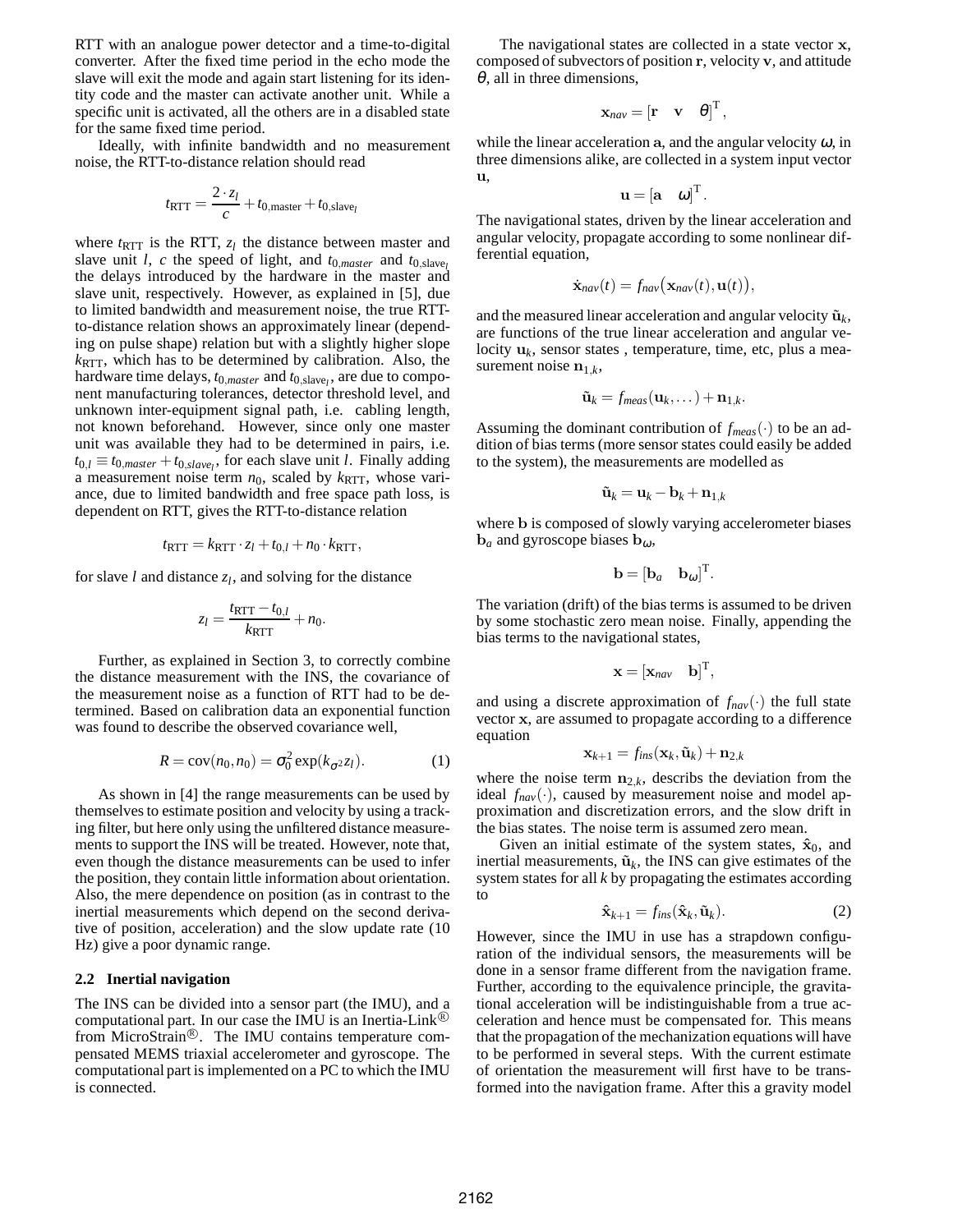

Figure 1: Conceptional diagram of a strap-down INS. The dash arrows indicate points for insertion of calibration (aiding) data.

is used to compensate for the gravitational acceleration, and finally the accelerometer and gyroscope measurements are integrated to achieve position, velocity, and attitude. As for the bias states, which are assumed driven by a white noise (random walk), their propagation according to equation (2) will only be identity. A block diagram description of the INS and hence the effect of equation (2), can be seen in Figure 1. Detailed description of common implementations of (2) can be found in standard inertial navigation litterature [7][8].

As described above, the INS is selfcontained and with the correct state initialization capable of giving estimates (relative to the initial values) of a complete set of navigational states (position, velocity, and attitude) for infinite time. Inertial measurements can be done at high rates (in the present system 100Hz), which together with the fact that they correspond to the second and first derivative of position and orientation, gives a high dynamic range, and they are essentially immune to external disturbances. However, due to the integrative nature of the INS, amplifying low frequency noise, and the low performance solid state sensors in use, the errors will swiftly grow beyond acceptable levels after only a few seconds of stand alone use.

#### **3. INFORMATION FUSION**

As noted, the INS will have unbounded errors and only relative navigational information while the UWB range measurements do not provide attitude information and give a poor dynamic range. By combining these two systems we can compensate for these shortcomings and obtain better navigational information than from any individual system. This is done with a range aided INS architecture.

In short, as shown in the illustration of the system in Figure 2, in the range aided INS architecture the INS provides the main navigational system. Hence, the extended Kalman filter (EKF) does not directly estimate the INS states but instead estimates the error in the INS states based on the discrepancy of the estimated range, calculated from the estimated INS states, and the range measured by the UWB radio ranging system. The estimated errors are then fed back to the INS for correction of its states. The advantage of this structure in comparison with a tracking filter is that the computationally costly covariance update is done at the lower pace of the range measurement and that the number of states is reduced since acceleration and angular velocity are not estimated. Also, it allows for a modular setup since the INS is left more or less untouched.



Figure 2: Conceptional diagram of the information fusion.

#### **3.1 Error model**

Given an estimation of the INS state  $\hat{\mathbf{x}}_k$ , define error states as

$$
\delta \mathbf{x}_k \equiv \mathbf{x}_k - \hat{\mathbf{x}}_k.
$$

From the mechanisation equations (2) and the above definition a discrete approximation of the differential equation describing the propagation of the error states is found,

$$
\delta \mathbf{x}_{k+1} = f_{err}(\delta \mathbf{x}_k, \mathbf{x}_k, \tilde{\mathbf{u}}_k) + \mathbf{n}_{3,k}.
$$

Derivation of error equations in various coordinate systems can be found in [7][8].

## **3.2 Range error**

To utilize the EKF structure the range measurements need to be related to the error states. From the knowledge of the position  $\mathbf{r}_{\text{slave}_l}$  of the UWB slave unit *l*, to which we refer the current range measurement, and our true and estimated positions,  $\hat{\mathbf{r}}_k$  and  $\mathbf{r}_k$ , a range and a range prediction are defined and calculated as

$$
z_{l,k} \equiv |\mathbf{r}_{\text{slave}_l} - \mathbf{r}_k| \quad \text{and} \quad \hat{z}_{l,k} = |\mathbf{r}_{\text{slave}_l} - \hat{\mathbf{r}}_k|.
$$

In accordance with previous error definitions the error in the range prediction  $\delta z_{l,k}$  and the measured error in the range prediction  $\delta \tilde{z}_{l,k}$  are defined as

$$
\delta z_{l,k} \equiv z_{l,k} - \hat{z}_{l,k} \quad \text{and} \quad \delta \tilde{z}_{l,k} \equiv \tilde{z}_{l,k} - \hat{z}_{l,k}.
$$

The measured range is assumed to relate to the true range via an additive measurement noise,

$$
\tilde{z}_{l,k}=z_{l,k}+n_{4,k},
$$

and therefore so is the measured error in the range prediction to the true error in range prediction,

$$
\delta \tilde{z}_{l,k} = \tilde{z}_{l,k} - \hat{z}_{l,k} = z_{l,k} + n_{4,k} - \hat{z}_{l,k} = \delta z_{l,k} + n_{4,k}.
$$

To spell it out we have

$$
\delta \tilde{z}_{l,k} = \delta z_{l,k} + n_{4,k} = z_{l,k} - \hat{z}_{l,k} + n_{4,k}
$$
  
=  $|\mathbf{r}_{\text{slave}_l} - \mathbf{r}_k| - |\mathbf{r}_{\text{slave}_l} - \hat{\mathbf{r}}_k| + n_{4,k}$   
=  $|\mathbf{r}_{\text{slave}_l} - (\delta \mathbf{r}_k + \hat{\mathbf{r}}_k)| - |\mathbf{r}_{\text{slave}_l} - \hat{\mathbf{r}}_k| + n_{4,k}$   
=  $h_{l,k}(\delta \mathbf{x}_k) + n_{4,k}$ 

where we have defined the measurement function,  $h_{l,k}(\cdot)$ , as

$$
h_{l,k}(\delta \mathbf{x}_k) \equiv |\mathbf{r}_{\text{slave}_l} - (\delta \mathbf{r}_k + \hat{\mathbf{r}}_k)| - |\mathbf{r}_{\text{slave}_l} - \hat{\mathbf{r}}_k|.
$$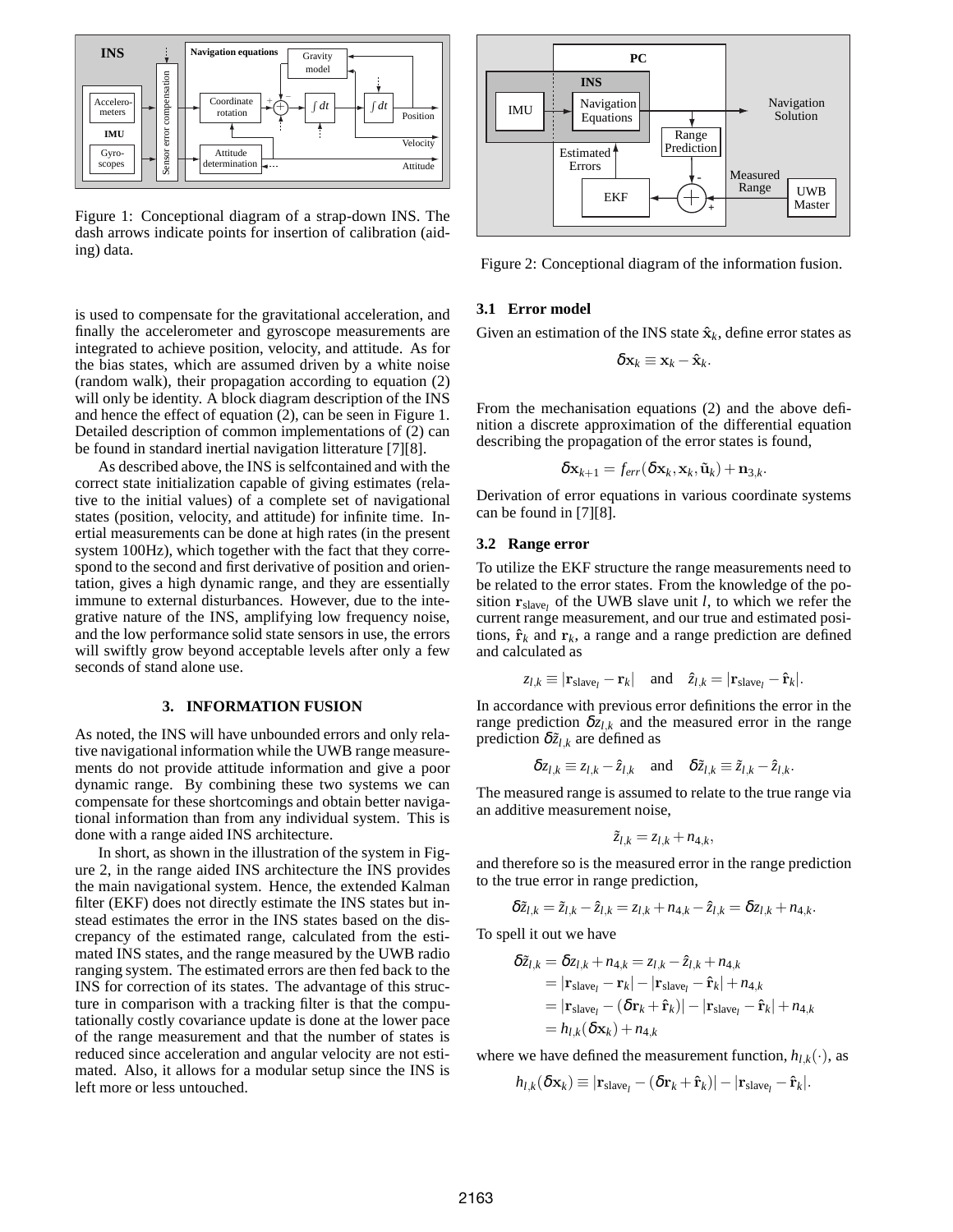#### **3.3 Error estimation**

The filtering consists of two phases, prediction and update. In the prediction phase the state estimations and the estimation error covariances are propagated. However, since it is the error states we are estimating, any nonzero estimation should be fed back to the INS. Naturally it turns out that

$$
f_{err}(\mathbf{0}_{15\times 1}, \mathbf{x}_k, \tilde{\mathbf{u}}_k) = \mathbf{0}_{15\times 1}
$$

and hence once the estimated error states are fed back to the INS (and therefore set to zero) they will remain identical to zero throughout the prediction phase. In other words, the feedback loop saves us from having to propagate the error states and from the prediction phase perspective  $\delta \hat{\mathbf{x}}_k = 0$  for all *k*. This does not hold true for the estimation error covariances,

$$
\mathbf{P}_k = \mathrm{cov}((\delta \mathbf{x}_k - \delta \hat{\mathbf{x}}_k), (\delta \mathbf{x}_k - \delta \hat{\mathbf{x}}_k)),
$$

which propagate as

$$
\mathbf{P}_{k+1} = \mathbf{F}_k \mathbf{P}_k \mathbf{F}_k^{\mathrm{T}} + \mathbf{Q}_k
$$

where

$$
\mathbf{F}_k = \left. \frac{\partial f_{err}}{\partial \delta \mathbf{x}} \right|_{\delta \hat{\mathbf{x}}_k, \tilde{\mathbf{u}}_k} \quad \text{and} \quad \mathbf{Q}_k = \text{cov}(\mathbf{n}_{3,k}, \mathbf{n}_{3,k}).
$$

Now, as soon as a range measurement is available, the filter will enter the update phase in which the error states are updated with the new knowledge that the range measurement adds. As described in Section 3.2 a range prediction is calculated and the measured error in the range prediction is formed. The new information in the measured range prediction error is in the innovation  $y_k$ , see below. However, because of the feedback loop  $\delta \hat{x}_k = 0_{15 \times 1}$ , giving  $h_{l,k}(\delta \hat{\mathbf{x}}_k) = 0$ , and therefore the innovation is the measured error in the range prediction itself,

$$
y_k = \delta \tilde{z}_k - \overbrace{h_{l,k}(\delta \hat{\mathbf{x}}_k)}^{=0} = \delta \tilde{z}_k.
$$

Further, to update the error state estimation, the Kalman gain,  $\mathbf{K}_{l,k}$ , is needed, which depends on the observation matrix,

$$
\mathbf{H}_{l,k} = \left. \frac{\partial h_l}{\partial \delta \mathbf{x}} \right|_{\delta \hat{\mathbf{x}}_k}
$$

.

Once again  $\delta \hat{\mathbf{x}}_k = 0$  and therefore

$$
\mathbf{H}_{l,k} = \begin{bmatrix} \frac{\hat{r}_{x,k} - r_{x,\text{slave}}}{|\mathbf{r}_{\text{slave}_l} - \hat{\mathbf{r}}_k|} & \frac{\hat{r}_{y,k} - r_{y,\text{slave}_l}}{|\mathbf{r}_{\text{slave}_l} - \hat{\mathbf{r}}_k|} & \frac{\hat{r}_{z,k} - r_{z,\text{slave}_l}}{|\mathbf{r}_{\text{slave}_l} - \hat{\mathbf{r}}_k|} & \mathbf{0}_{1 \times 12} \end{bmatrix} \tag{3}
$$

and together with the estimation error covariance the Kalman gain is calculated as

$$
\mathbf{K}_{l,k} = \mathbf{P}_k \mathbf{H}_{l,k}^{\mathrm{T}} (\mathbf{H}_{l,k} \mathbf{P}_k \mathbf{H}_{l,k}^{\mathrm{T}} + R_k)^{-1}
$$

where  $R_k$  comes from equation (1).

Thus, when a range measurement is available, the error states are updated as

Table 1: Summary of the signal processing algorithm in the UWB radio range aided INS navigation system.

 $\mathbf{\hat{x}}_0 := \mathbf{x}_{init}, \mathbf{P}_0 := \mathbf{P}_{init}, \delta \mathbf{\hat{x}}_0 := \mathbf{0}_{15 \times 1}$ **loop** *k* **if**  $\tilde{z}_{l,k}$  exist : *l*  $H_{l,k}$  = (see (3)),  $R_k$  = (see (1))  $\mathbf{K}_{l,k} = \mathbf{P}_k \mathbf{H}_{l,k}^{\mathrm{T}} (\mathbf{H}_{l,k} \mathbf{P}_k \mathbf{H}_{l,k}^{\mathrm{T}} + R_k)^{-1}$  $\delta \hat{\mathbf{x}}_k = \mathbf{K}_{l,k}(\tilde{z}_{l,k} - |\mathbf{r}_{\text{slave}_l} - \hat{\mathbf{r}}_k|)$  $\mathbf{P}_k := (\mathbf{I}_{15 \times 15} - \mathbf{K}_{l,k} \mathbf{H}_k) \mathbf{P}_k$  $\hat{\mathbf{x}}_k := \hat{\mathbf{x}}_k + \delta \hat{\mathbf{x}}_k, \, \delta \hat{\mathbf{x}}_k := \mathbf{0}_{15 \times 1}$ **endif**  $\hat{\mathbf{x}}_{k+1} = f_{ins}(\hat{\mathbf{x}}_k, \tilde{\mathbf{u}}_k)$  $\mathbf{P}_{k+1} = \mathbf{F}_k \mathbf{P}_k \mathbf{F}_k^{\mathrm{T}} + \mathbf{Q}_k$ **endloop**

$$
\delta \hat{\mathbf{x}}_k := \overbrace{\delta \hat{\mathbf{x}}_k}^{=\mathbf{0}_{15\times 1}} + \mathbf{K}_{l,k} \mathbf{y}_k
$$
  
= 
$$
\mathbf{K}_{l,k} (\delta \tilde{z}_{l,k} - \overbrace{h_{l,k} (\delta \hat{\mathbf{x}}_k^-)}^{=\mathbf{0}})
$$
  
= 
$$
\mathbf{K}_{l,k} (\tilde{z}_{l,k} - |\mathbf{r}_{\text{slave}_l} - \hat{\mathbf{r}}_k|),
$$

and hence also the estimation error covariances have to be updated,

$$
\mathbf{P}_k := (\mathbf{I}_{15 \times 15} - \mathbf{K}_{l,k} \mathbf{H}_{l,k}) \mathbf{P}_k.
$$

Finally, the estimated error states are fed back to the INS, which also necessarily sets the estimated error states to zero,

$$
\hat{\mathbf{x}}_k := \hat{\mathbf{x}}_k + \delta \hat{\mathbf{x}}_k \Rightarrow \delta \hat{\mathbf{x}}_k := \mathbf{0}_{15 \times 1}.
$$

To start the INS and the information fusion, the INS states, the error states, and the estimation error covariances need to be initialized, i.e.  $\hat{\mathbf{x}}_0$ ,  $\delta \hat{\mathbf{x}}_0$ , and  $\mathbf{P}_0$  set. However, due to the feedback loop the system is not sensitive to this and will normally converge as long as the values are within the right order of magnitude.

A summary of the information fusion algorithm can be found in Table 1. Details on and motivation for the Kalman filter can be found in standard estimation literature, e.g. [9].

## **4. EXPERIMENTAL RESULTS**

Presented data were collected in an office environment with line-of-sight condition to the slaves along the whole trajectory. Four slave units were placed in a rectangle while the navigation unit was swiftly, without turning it, moved counter clockwise in two laps around an 1x1 meter square. The resulting estimated position and slave constellation can be seen in Figure 3, showing the first lap, and Figure 4, showing the second lap. The resulting orientation estimate, for both laps and an initial stationary phase, can be seen in Figure 5. The initial jump to  $20^\circ$  is a mere filter artifact and the concurrent orientation error state estimation error covariance is large. The initial INS state vector,  $x_0$ , as well as the error state vector,  $\delta x_0$ , were both initialized to zero while the estimation error covariances were initiated to large values. The position as well as the roll and pitch converge swiftly during the initial stationary phase while the yaw starts to converge